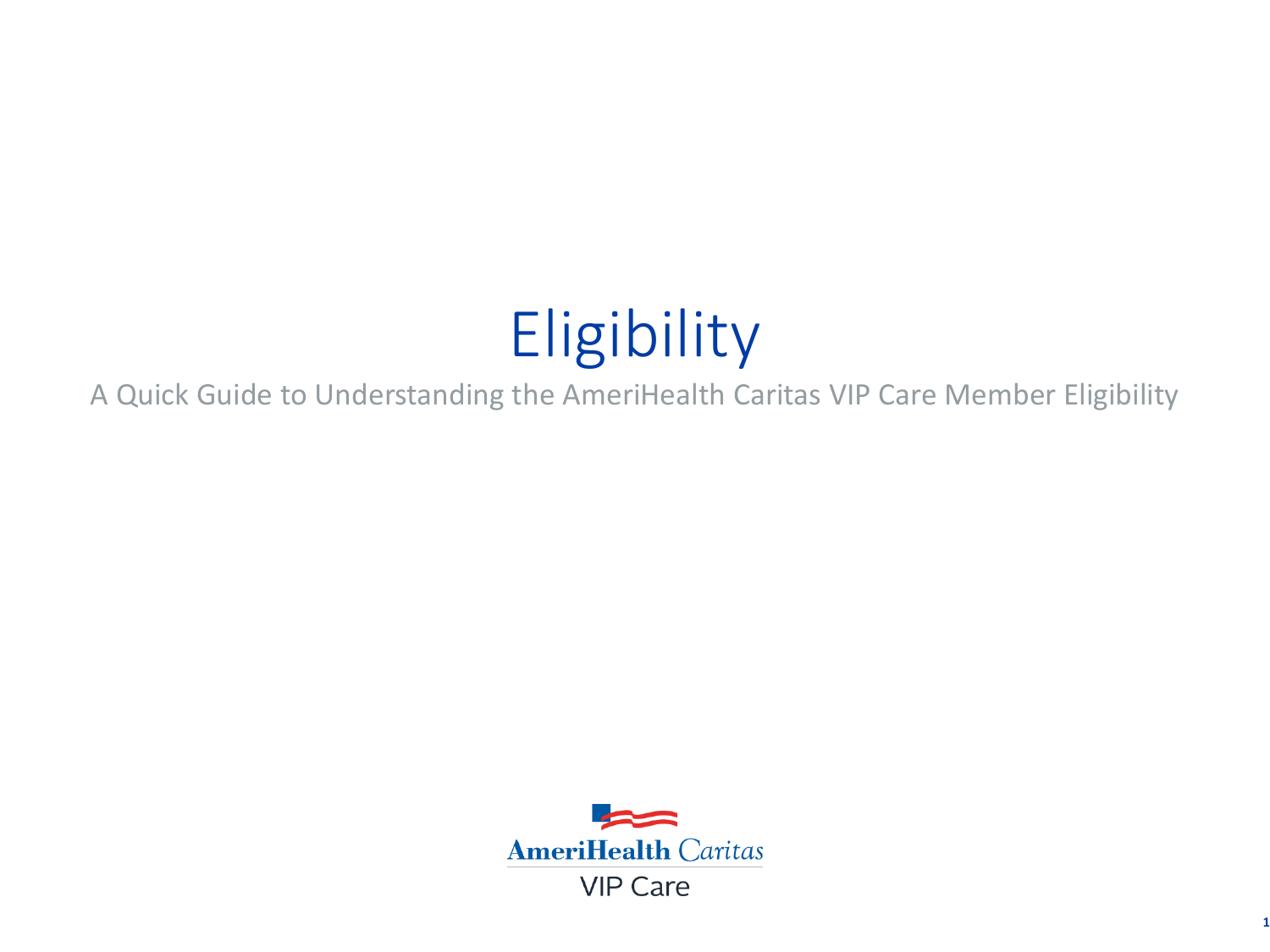### Member Eligibility – Requirements



### **Members are eligible to enroll in AmeriHealth Caritas VIP Care if they are:**

- Entitled to Medicare Part A, and enrolled in Medicare Part B.
- Live in our service area which includes the all counties **except**: Philadelphia, Delaware, Chester, Montgomery, and Bucks counties.
- Enrolled in the Pennsylvania Medical Assistance program.

However, individuals with end-stage renal disease (ESRD) generally are not eligible to enroll in AmeriHealth Caritas VIP Care unless the individual meets exceptions to ESRD eligibility rules outlined in Chapter 2, Section 20.2, of the CMS Medicare Managed Care Manual.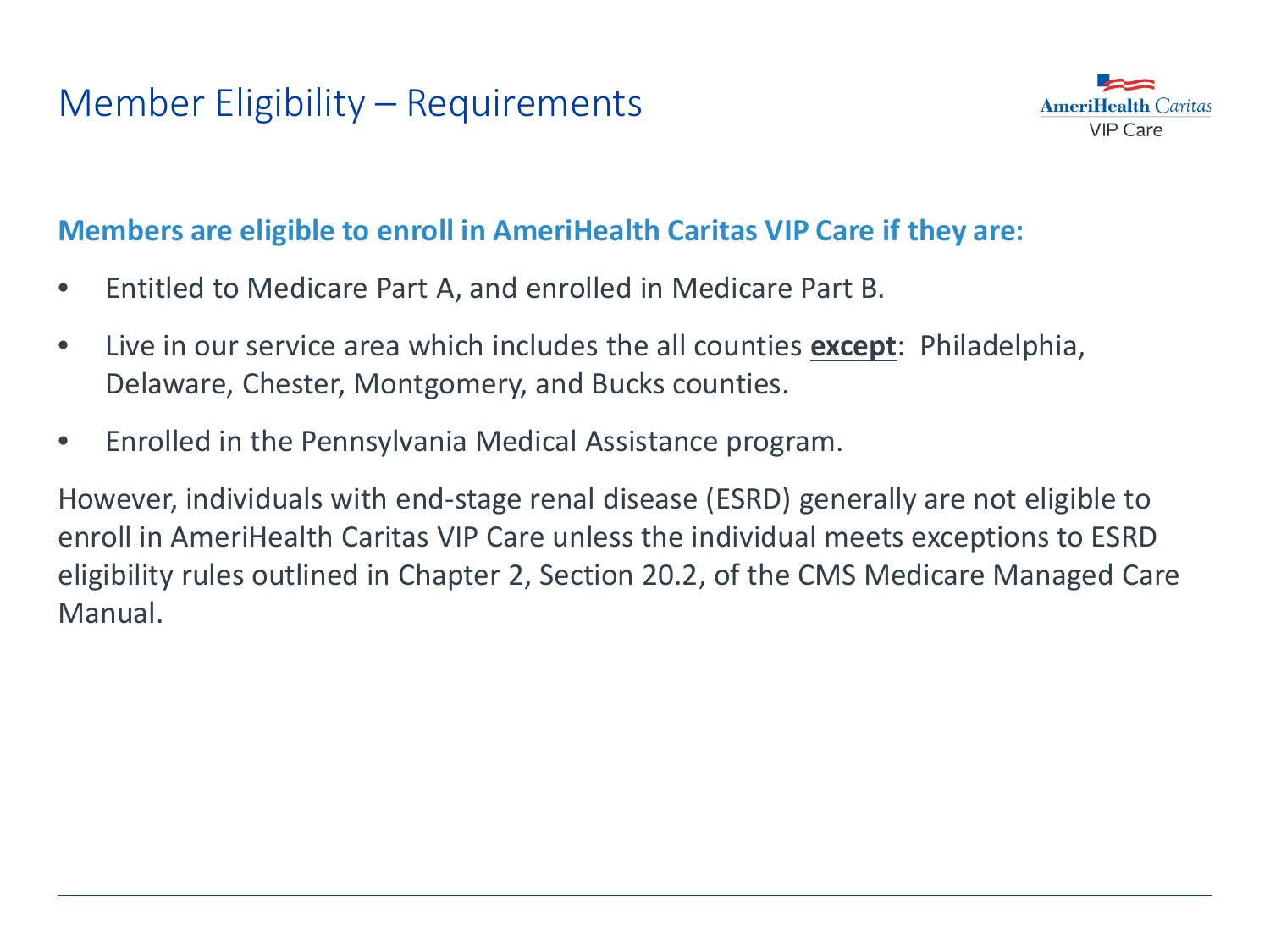### Member Eligibility – Medicare Savings Program



Some individuals can get help from the state in paying their Medicare premiums. In some cases, Medicare Savings Programs may also pay Medicare Part A (Hospital Insurance) and Medicare Part B (Medical Insurance) deductibles, coinsurance, and copayments if certain conditions are met.

AmeriHealth Caritas VIP Care covers individuals who are in the following programs:

- Qualified Medicare Beneficiary (QMB) without full Medicaid helps pay for Part A & B premium and deductibles, coinsurance, and copayments.
- Qualified Medicare Beneficiary Plus (QMB+) with full Medicaid helps pay for Part A & B premium and deductibles, coinsurance, and copayments.
- Specified Low-Income Medicare Beneficiary Plus (SLMB+) with full Medicaid helps pay for Part B premiums only.
- Full Benefit Dual Eligible (FBDE) helps pay for Part A & B premium and deductibles, coinsurance, and copayments.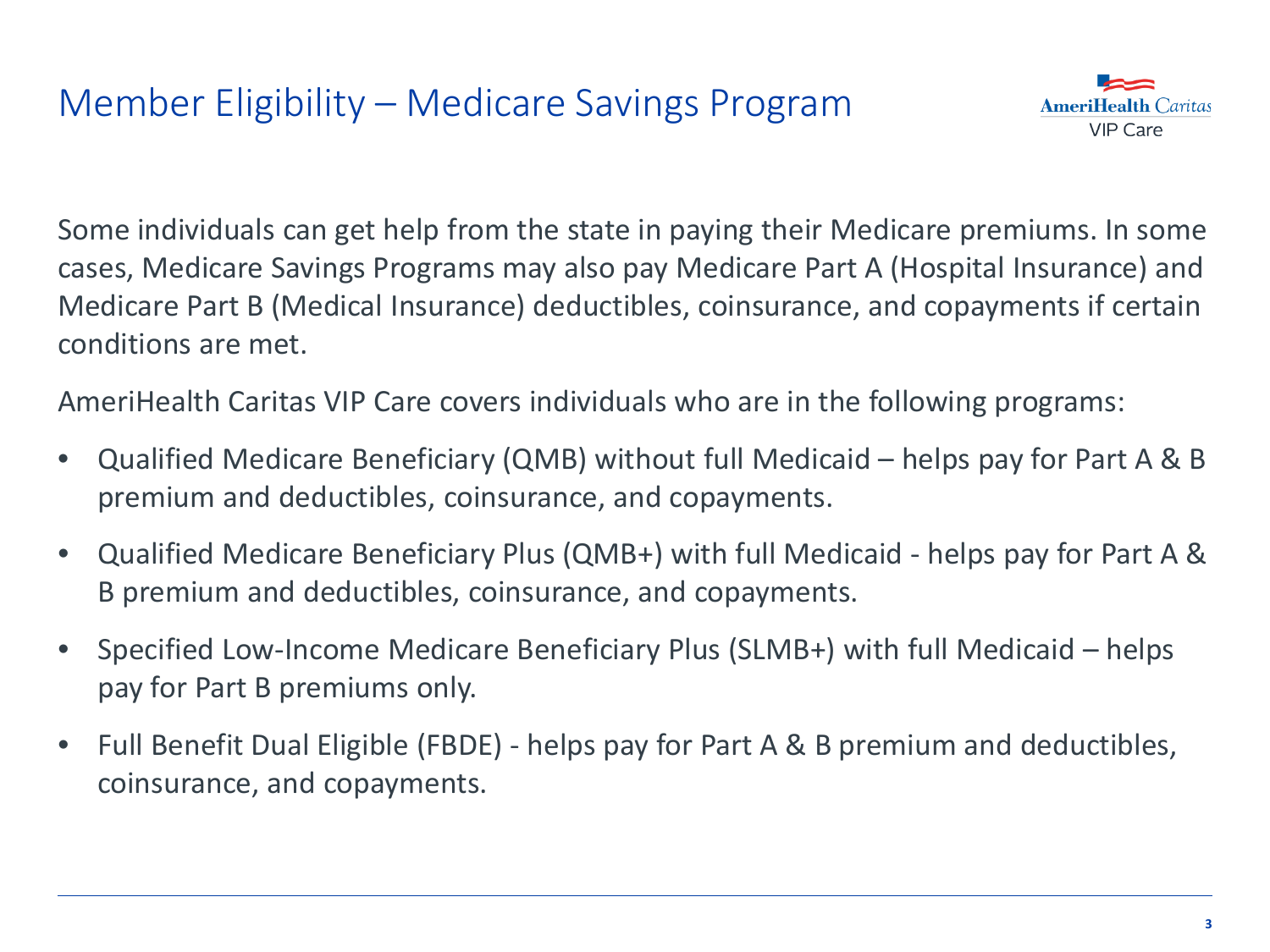# Member Eligibility — Why Verifying Member Eligibility Is Critical for Providers and Members



Since members are able to change plans monthly, providers must verify the eligibility of their patients monthly. Some key benefits to checking members' eligibility are:

- Ensuring the member is seeing the appropriate provider.
- Reducing claim issues because you are sending the claim to the right plan.

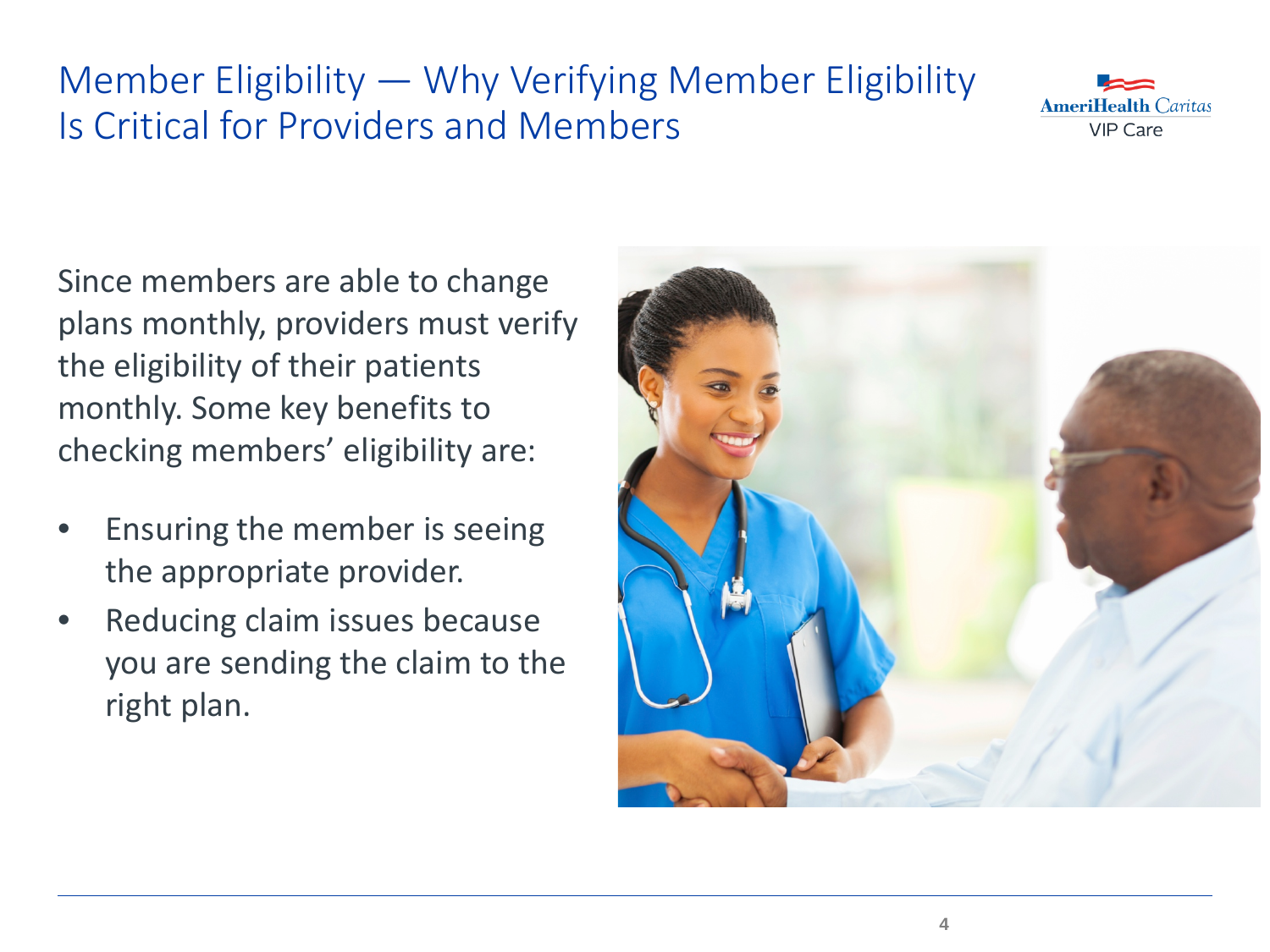# Member Eligibility — Three Ways to Verify Member **Eligibility**



### **Providers can verify members' eligibility by:**

- Calling Provider Services at 1-800-521-6007.
- Visiting our website at [www.amerihealthcaritasvipcare.com](http://www.keystonevipchoice.com/) and accessing NaviNet.
- Using the member identification card. However, a member's ID card is not a guarantee of eligibility.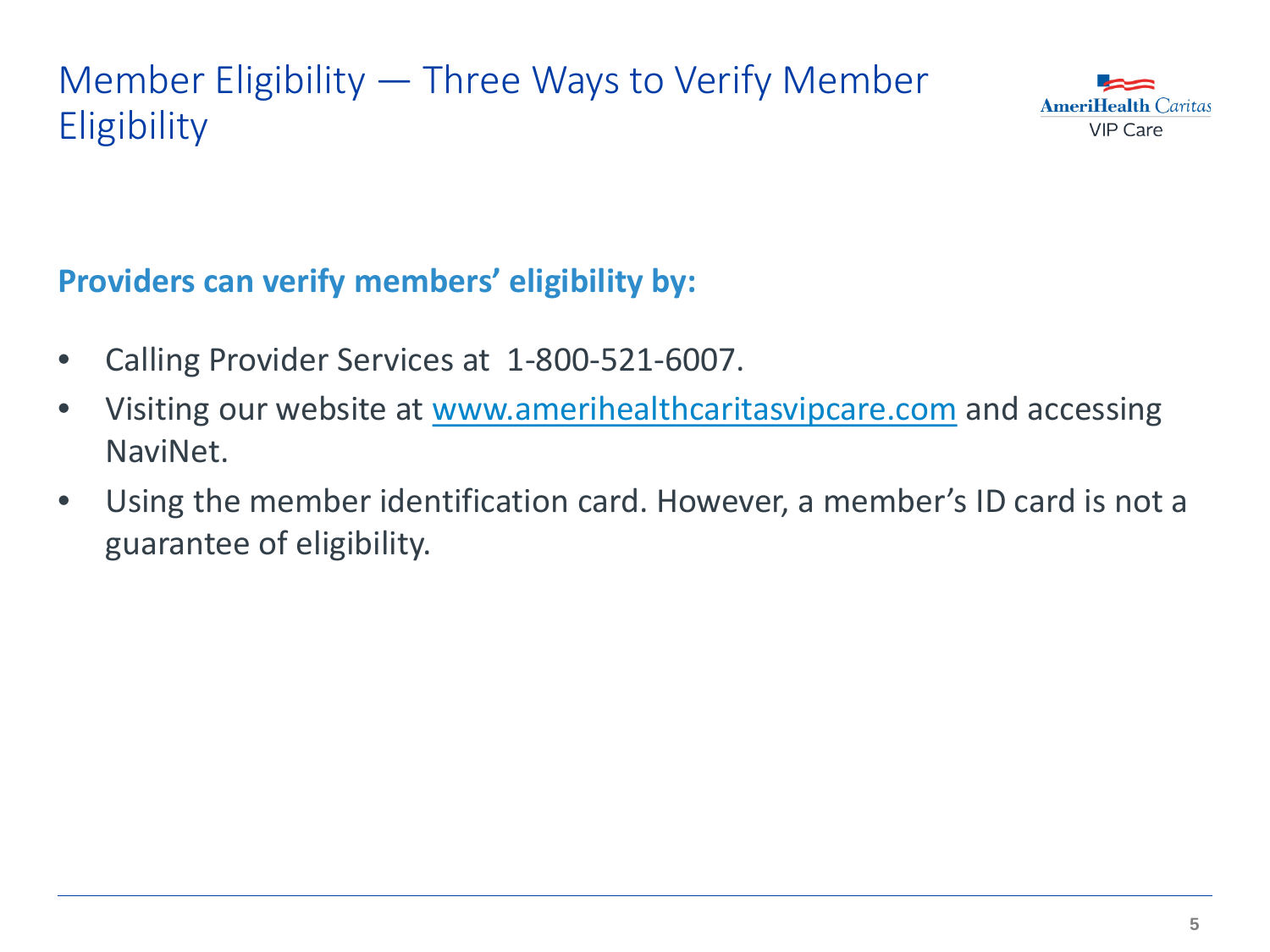### Member Eligibility — Using NaviNet to Verify Eligibility (Log on Directly or from the AmeriHealth Caritas VIP Care Provider Page)

**AmeriHealth Caritas VIP Care** 



NaviNet Portal

#### **6**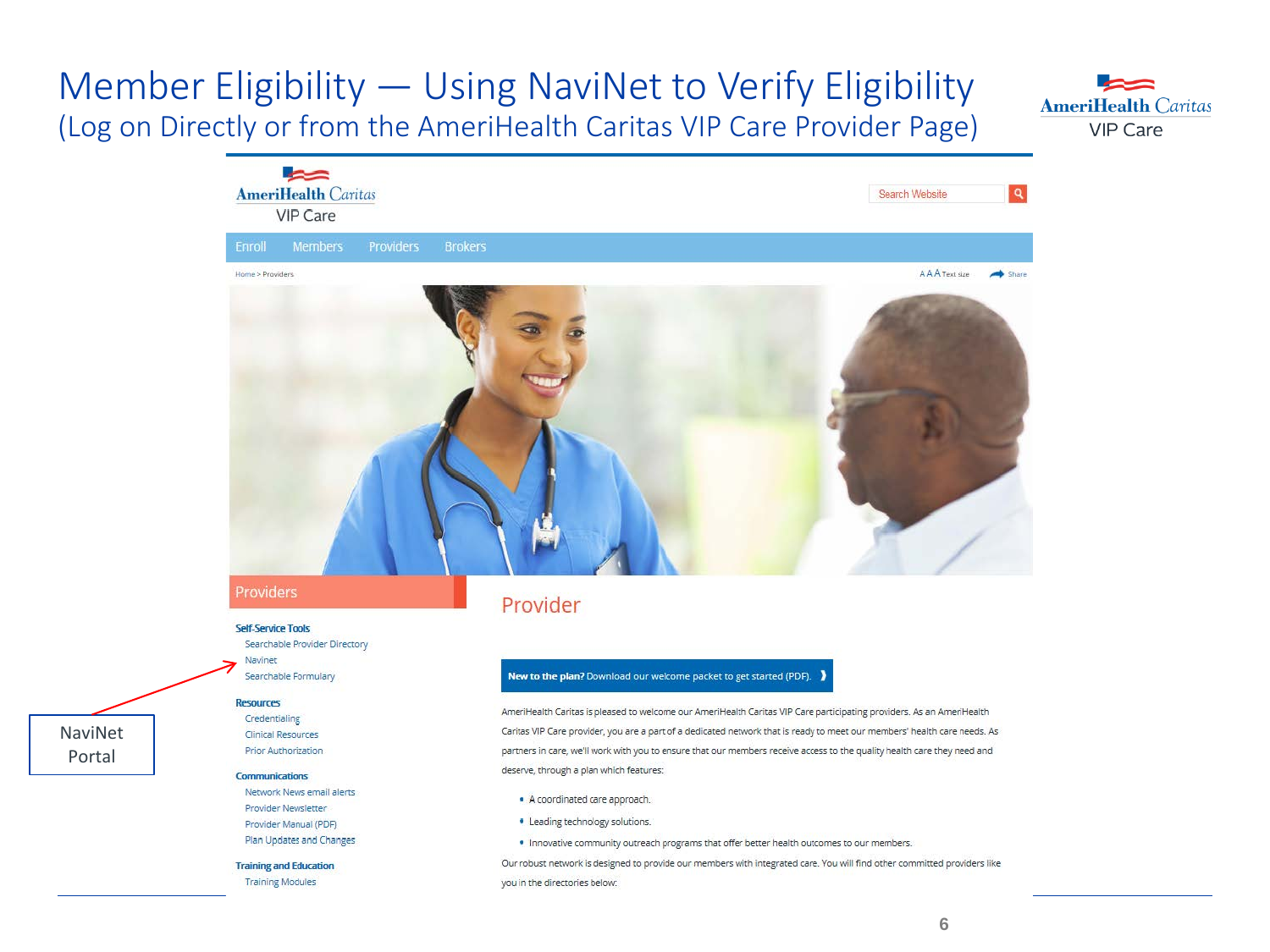# Member Eligibility - Using NaviNet to Verify Eligibility

Workfl

**AmeriHeal** 

O Nant Health' NaviNet' Home | Help | Contact Support | Feedback

**AmeriHealth Caritas VIP Care** 

|                     | lealth'  NaviNet Home   Help   Contact Support   Feedback |  |  |              | Welcome, |  |  |  |
|---------------------|-----------------------------------------------------------|--|--|--------------|----------|--|--|--|
| $0WS \times$        |                                                           |  |  | Action Items | $\Delta$ |  |  |  |
| th Caritas VIP Care |                                                           |  |  |              |          |  |  |  |

#### **Workflows for this Plan**

Eligibility and Benefits Inquiry Claim Status Inquiry Claim Submission **Report Inquiry** Provider Directory Pre-Authorization Management Forms & Dashboards

Planned maintenance to the Care Gaps and Intensive Case Management platforms may occur on Thursday evenings between 6 p.m. and 10 p.m. ET. You may be unable to access these applications during that time. If you experience difficulty, please log out and try again after 10 p.m. ET. Thank you for your patience.



#### **FAQs**

#### **Model of Care Annual Training Requirement**

How do I change my password?

I cannot remember my password.

How do I set up additional Health Plans?

 $\blacktriangleright$  What are the roles and responsibilities of a Security Officer?

AmeriHealth Caritas VIP Care's Model of Care is an integrated care management approach to health care delivery and coordination for dual-eligible (Medicare and Medicaid) individuals. The Model of Care is a program that involves multiple disciplines coming together to provide input and expertise for a member's individualized plan of care. This plan is designed to maintain the member's health and encourage the member's involvement in his or her health care.

Hours of Availability Mon-Fri: 8:00am-8:00pm ET

Sat-Sun: 9:00am-8:00pm ET

#### Resources

**Provider Manual** 

**Provider Directory** 

**Pharmacy Directory** 

Searchable Formulary

Medicare Part D Coverage Determination

#### Contact Us

**AmeriHealth Caritas VIP Car** 200 Stevens Drive Philadelphia, PA 19113-9802  $1 - 800 - 521 - 6007$ 罓 VIPProviderComm@ameril

www.amerihealthcaritasvi Q

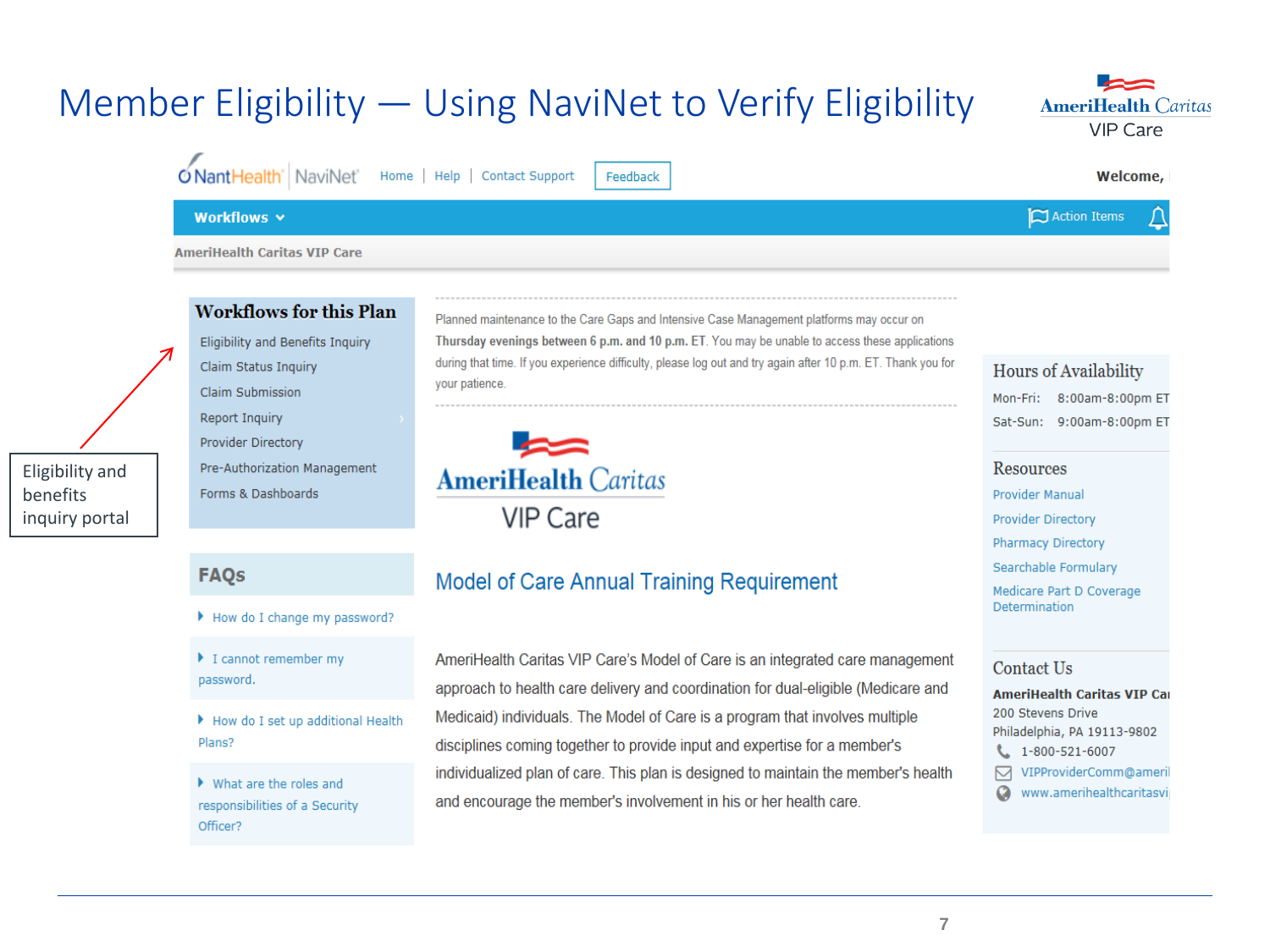### Member Eligibility — Using NaviNet to Verify Eligibility (NaviNet Health Plan Member Eligibility and Benefits Inquiry Page)



| O NantHealth NaviNet<br>Home   Help   Contact Support<br>Feedback                             |              | Welcor                         |  |
|-----------------------------------------------------------------------------------------------|--------------|--------------------------------|--|
| Workflows <b>v</b>                                                                            | Action Items |                                |  |
| K Back to AmeriHealth Caritas VIP Care   Eligibility & Benefits: AmeriHealth Caritas VIP Care |              |                                |  |
|                                                                                               | Print        | <b>Ameril</b><br>$\mathcal{U}$ |  |

#### Eligibility and Benefits: Patient Search

Medicaid is the payer of last resort. To be considered for payment, any claim submission must include a valid EOB or evidence of non-coverage from any and all other insurance plans under which the member is currently insured.

You may enter the member ID #, contract #, social security #, Medicaid ID #, Medicare ID # or HICN # in the Member ID field.

| <b>Search by Member ID</b>         |            |
|------------------------------------|------------|
| Member ID                          |            |
|                                    | OR         |
| <b>Search by Name</b>              |            |
| Last Name                          | First Name |
| Date of Birth<br>mm/dd/yyyy<br>↞   |            |
| Date Of Service<br>曲<br>04/16/2018 |            |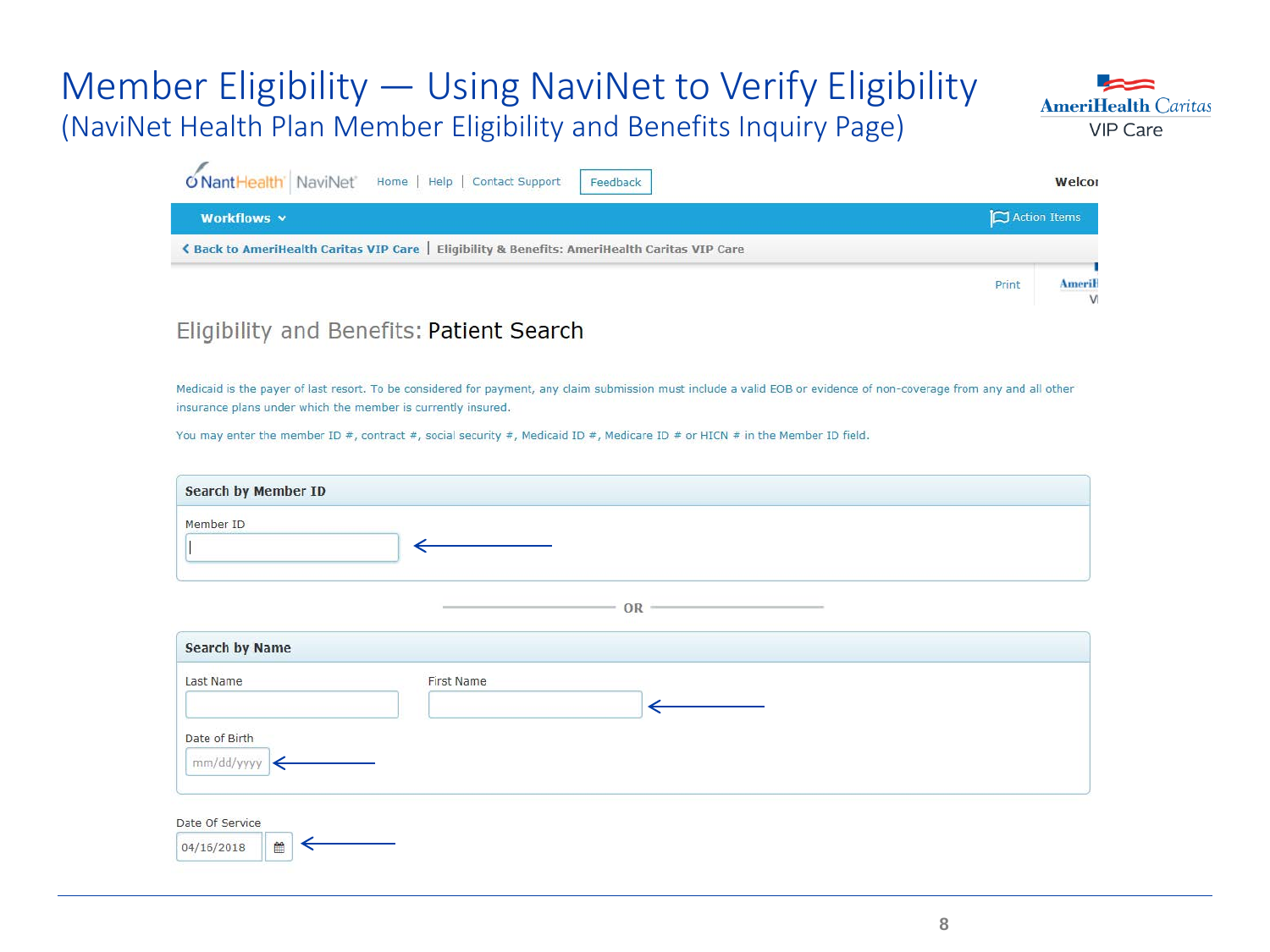## Member Eligibility — Member ID Card



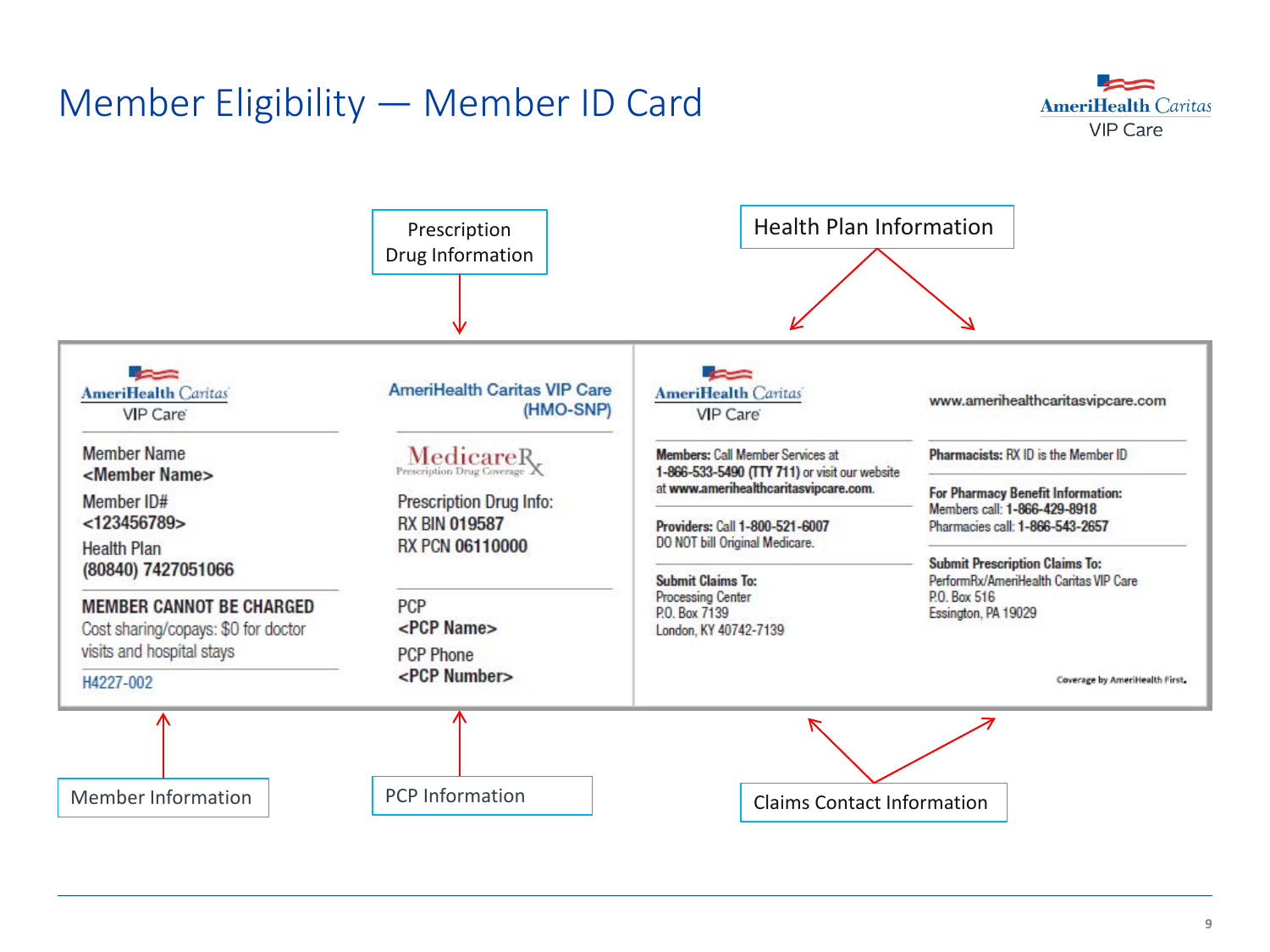# Member Eligibility — Helpful Tips



### **The following is a list of helpful tips to keep in mind when determining a member's eligibility:**

- Obtain the Pennsylvania Medicaid card or other Community Health Choices plan ID card for secondary payment.
- AmeriHealth Caritas VIP Care is not a Medicare supplement.
- Verify eligibility before each visit Dual eligible beneficiaries are in a Special Enrollment class and can change plans more frequently than non-duals.
- Make sure the the correct primary care physician (PCP) is listed on the member's identification card.